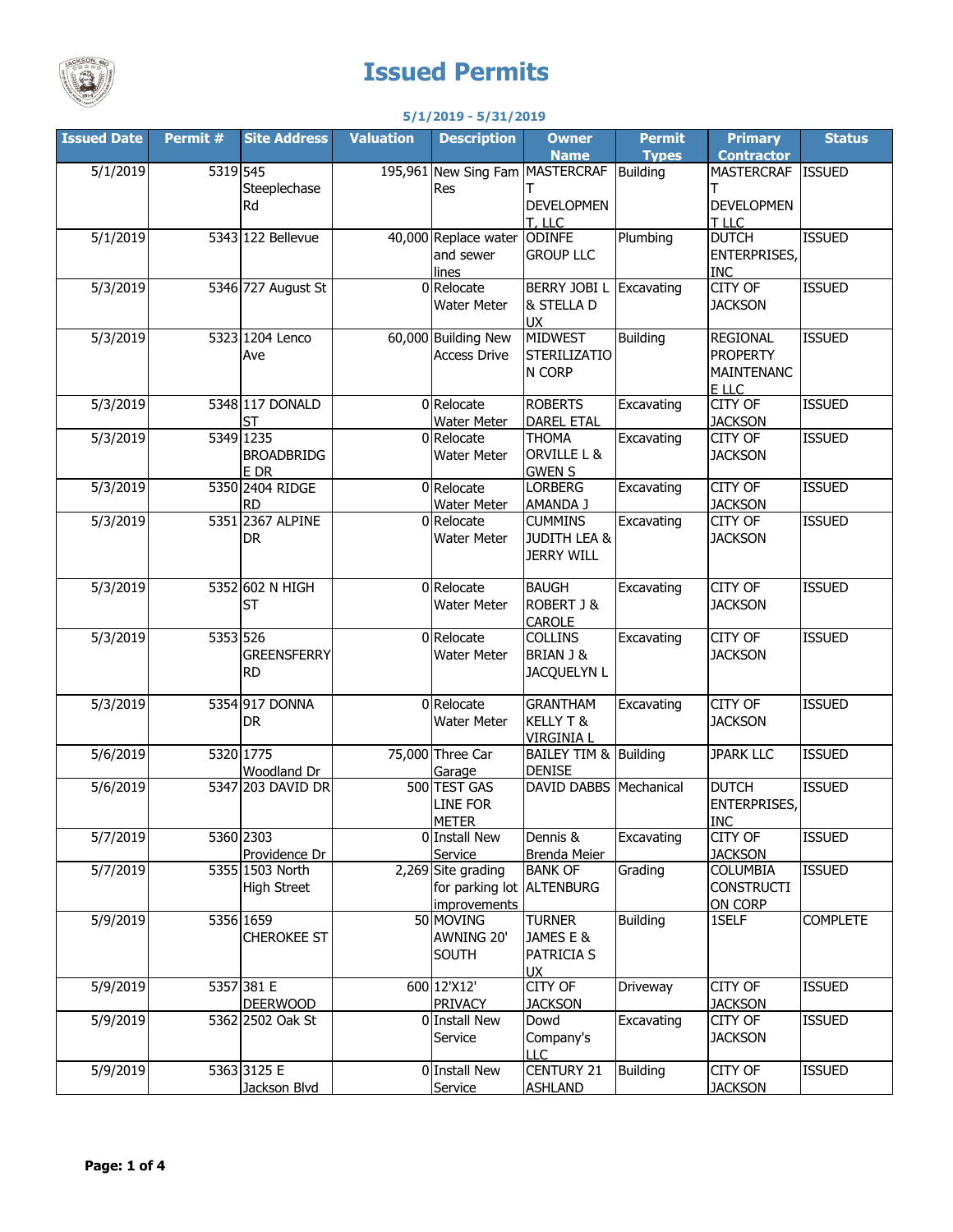| 5/10/2019 |          | 5366 2204 York Dr                  | 0 Relocate<br><b>Water Meter</b>                  | <b>MCFERRON</b><br><b>BROOKE &amp;</b><br><b>HARRELL</b><br><b>JASON B</b> | Excavating                | CITY OF<br><b>JACKSON</b>                                                           | <b>ISSUED</b>   |
|-----------|----------|------------------------------------|---------------------------------------------------|----------------------------------------------------------------------------|---------------------------|-------------------------------------------------------------------------------------|-----------------|
| 5/10/2019 |          | 5367 2205 York Dr                  | 0 Relocate<br><b>Water Meter</b>                  | <b>HECHT</b><br><b>GREGORY S &amp;</b><br>JULIE A UX                       | Excavating                | CITY OF<br><b>JACKSON</b>                                                           | <b>ISSUED</b>   |
| 5/10/2019 |          | 5368 2342 York Dr                  | 0 Relocate<br><b>Water Meter</b>                  | SMITH TYLER                                                                | Excavating                | CITY OF<br><b>JACKSON</b>                                                           | <b>ISSUED</b>   |
| 5/10/2019 |          | 5369 2444 York Dr                  | 0 Relocate<br><b>Water Meter</b>                  | <b>BAER TYSON</b><br>JARED &<br><b>CHRISTINA</b><br><b>JAYNE UX</b>        | Excavating                | CITY OF<br><b>JACKSON</b>                                                           | <b>ISSUED</b>   |
| 5/10/2019 |          | 5370 2445 York Dr                  | 0 Relocate<br>Water Meter                         | <b>ARMSTRONG</b><br><b>BETH</b>                                            | Excavating                | CITY OF<br><b>JACKSON</b>                                                           | <b>ISSUED</b>   |
| 5/10/2019 |          | 5344 1258/1256<br>Declaration Dr   | 304,815 New Duplex                                | Southeast<br><b>Electric LLC</b>                                           | <b>Building</b>           | <b>SOUTHEAST</b><br>ELECTRIC LLC                                                    | <b>ISSUED</b>   |
| 5/10/2019 |          | 5295 2066 WALTON<br><b>DR</b>      | 250,000 JIMMY JOHNS MAKA                          | <b>JACKSON LLC</b>                                                         | <b>Building</b>           | <b>OBERMANN &amp; ISSUED</b><br>SON, INC                                            |                 |
| 5/13/2019 |          | 5358 505 OAK HILL<br><b>RD</b>     | 1,000 ABOVE<br><b>GROUND</b><br>POOL ON           | <b>RICHARD &amp;</b><br><b>DEBRA</b><br><b>DRERUP</b>                      | Driveway                  | 1SELF                                                                               | <b>ISSUED</b>   |
| 5/15/2019 |          | 5361 506 W<br>Deerwood             | 1,495 Install Fence                               | <b>Tina Price</b>                                                          | <b>Building</b>           | <b>BOOTHEEL</b><br><b>FENCE CO</b>                                                  | <b>APPROVED</b> |
| 5/15/2019 | 5376 506 | WASHINGTON<br>ST <sub>E</sub>      | 0 FLOODPLAIN                                      | <b>COOP</b><br><b>SERVICE</b><br><b>CENTER INC</b>                         | Floodplain<br>Development |                                                                                     | <b>COMPLETE</b> |
| 5/16/2019 |          | 5245 1325 Jackson<br><b>Blvd E</b> | 500 Install Fence                                 | <b>PATRICK &amp;</b><br><b>BRENDA</b><br><b>KENNEDY</b>                    | <b>Building</b>           | 1SELF                                                                               | <b>APPROVED</b> |
| 5/17/2019 |          | 5154 3003 Old<br>Orchard Rd S      | 6,076,434 New hotel and Sam Patel/<br>parking lot | Midwest hotel<br>Construction                                              | Building                  | <b>FRONABARGE</b><br>R<br>CONCRETERS,<br><b>INC</b>                                 | <b>ISSUED</b>   |
| 5/17/2019 |          | 5379 1526 Highland<br>Dr           | 1,000 SERVICE<br><b>UPGRADE</b>                   | <b>MARK &amp; LISA</b><br><b>ROSE</b><br><b>MCEACHERN</b>                  | Electrical                | <b>HILER HOME</b><br><b>INSPECTION</b><br><b>&amp; ELECTRICAL</b><br><b>SERVICE</b> | <b>ISSUED</b>   |
| 5/17/2019 |          | 5383 345 PIONEER<br>ORCHARD RD     | 0 Relocate<br><b>Water Meter</b>                  | <b>SHY KERRY L</b><br>& CHARON L<br>ET UX                                  | Excavating                | CITY OF<br><b>JACKSON</b>                                                           | <b>ISSUED</b>   |
| 5/17/2019 | 5384 400 | <b>WHETSTONE</b>                   | 0 Relocate<br><b>Water Meter</b>                  |                                                                            | Excavating                | <b>CITY OF</b><br><b>JACKSON</b>                                                    | <b>ISSUED</b>   |
| 5/17/2019 |          | 5385 1858 OAK ST                   | 0 Relocate<br><b>Water Meter</b>                  | <b>WERTZ</b><br><b>ROBERT &amp;</b><br><b>TINA FAMILY</b><br><b>TRUST</b>  | Excavating                | CITY OF<br><b>JACKSON</b>                                                           | <b>ISSUED</b>   |
| 5/17/2019 |          | 5386 2201 OAK ST                   | 0 Relocate<br><b>Water Meter</b>                  | <b>BECK RONNIE Excavating</b><br>L &<br><b>KATHARINE L</b><br>UX           |                           | <b>CITY OF</b><br><b>JACKSON</b>                                                    | <b>ISSUED</b>   |
| 5/17/2019 |          | 5387 2302 OAK ST                   | 0 Relocate<br><b>Water Meter</b>                  | <b>JONES</b><br>SHERLENE R<br>& JAMES C JR                                 | Excavating                | CITY OF<br><b>JACKSON</b>                                                           | <b>ISSUED</b>   |
| 5/17/2019 |          | 5388 2408 OAK ST                   | 0 Relocate<br><b>Water Meter</b>                  | RUFF SHIRLEY Excavating<br>M TRUST                                         |                           | CITY OF<br><b>JACKSON</b>                                                           | <b>ISSUED</b>   |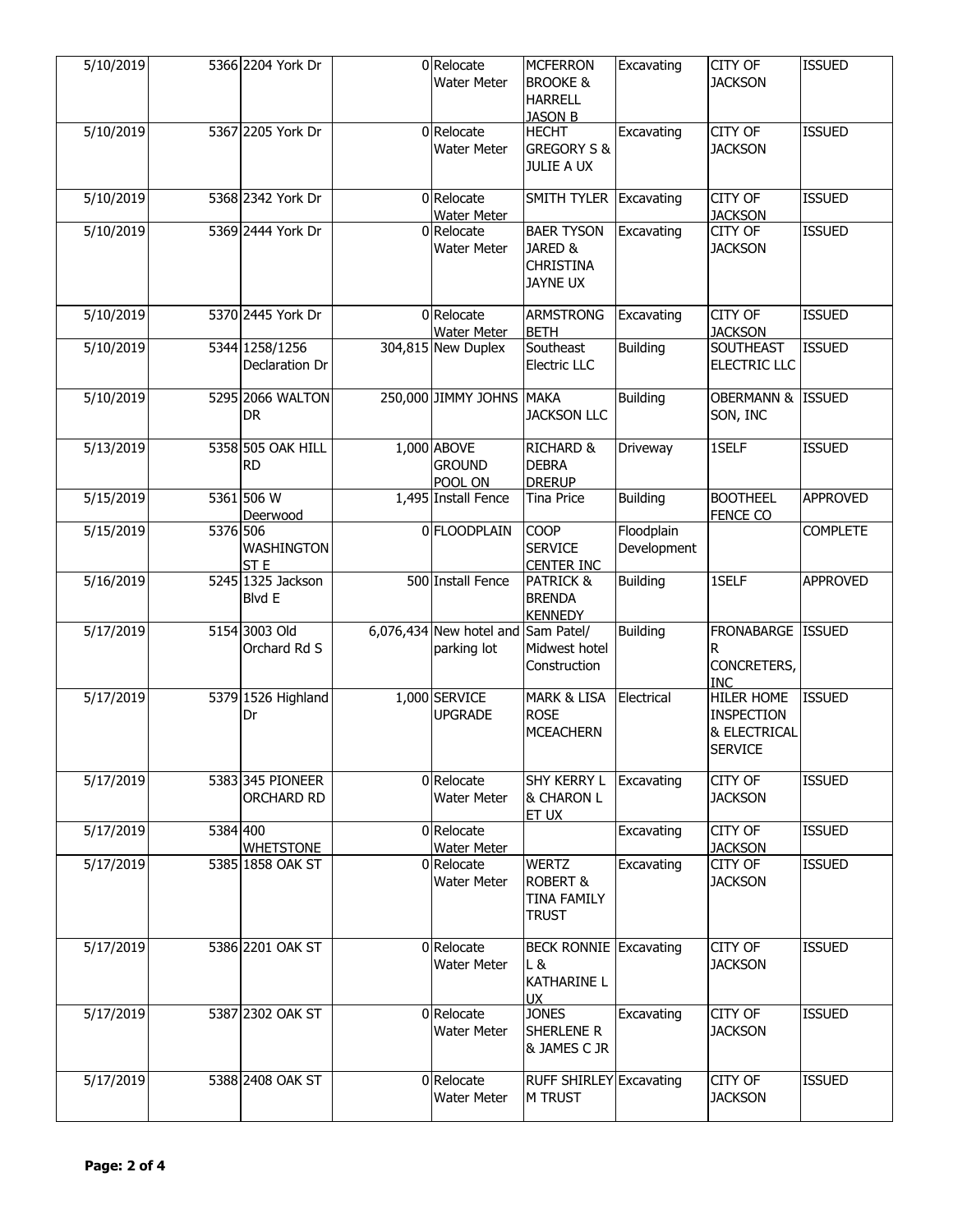| 5/17/2019 |          | 5389 2423 OAK ST                            | 0 Relocate<br><b>Water Meter</b>                                                              | <b>LAMBERT</b><br><b>ADAM &amp; LEA</b><br><b>ANNE UX</b>                      | Excavating                | CITY OF<br><b>JACKSON</b>                                              | <b>ISSUED</b>   |
|-----------|----------|---------------------------------------------|-----------------------------------------------------------------------------------------------|--------------------------------------------------------------------------------|---------------------------|------------------------------------------------------------------------|-----------------|
| 5/17/2019 |          | 5390 2409 OAK ST                            | 0 Relocate<br><b>Water Meter</b>                                                              | <b>DAVIS</b><br><b>ANTHONY A &amp;</b><br><b>VANESSA UX</b>                    | Excavating                | CITY OF<br><b>JACKSON</b>                                              | <b>ISSUED</b>   |
| 5/17/2019 |          | 5391 2347 OAK ST                            | 0 Relocate<br><b>Water Meter</b>                                                              | <b>NANNEY</b><br><b>MATTHEW R</b><br>& LESLIE M<br><b>UX</b>                   | Excavating                | CITY OF<br><b>JACKSON</b>                                              | <b>ISSUED</b>   |
| 5/17/2019 |          | 5392 2321 OAK ST                            | 0 Relocate<br><b>Water Meter</b>                                                              | <b>WILLIAMS</b><br>JANET &<br><b>WILLIAMS</b><br><b>GARRY</b><br><b>CURTIS</b> | Excavating                | <b>CITY OF</b><br><b>JACKSON</b>                                       | <b>ISSUED</b>   |
| 5/20/2019 |          | 5393 604 Morgan                             | 2,500 replace sewer<br>line                                                                   | FARRIS<br><b>SHERRY</b>                                                        | Plumbing                  | <b>HACKER</b><br><b>PLUMBING</b><br><b>HEATING &amp;</b><br>A/C, BRUCE | <b>ISSUED</b>   |
| 5/20/2019 |          | 5373 1209<br>KIMBELAND                      | 2,495 PORTABLE<br><b>BUILDING/SH BLACK</b><br><b>IED</b>                                      | MICHAEL                                                                        | <b>Building</b>           | <b>GRACELAND</b><br>PROPERTIES,<br><b>LLC</b>                          | <b>ISSUED</b>   |
| 5/21/2019 |          | 5375 810 DONNA<br><b>DR</b>                 | 2,000 INSTALL A<br><b>FENCE</b>                                                               | <b>RACHEL</b><br><b>NAEGER</b>                                                 | <b>Building</b>           | 1SELF                                                                  | <b>ISSUED</b>   |
| 5/21/2019 |          | 5396 202 W<br><b>JACKSON</b><br><b>BLVD</b> | 6,500,000 FOUNDATION<br><b>ONLY FOR</b><br><b>NEW</b><br><b>JACKSON PD</b><br><b>BUILDING</b> | <b>JACKSON</b><br>CITY OF                                                      | <b>Building</b>           | <b>PENZEL</b><br><b>CONSTRUCTI</b><br>ON COMPANY,<br><b>INC</b>        | <b>ISSUED</b>   |
| 5/21/2019 | 5403 415 | <b>BERCHMAN</b>                             | 2,900 RELOCATE<br><b>PANEL</b>                                                                | WALLHAUSEN<br><b>MATTHEW E &amp;</b><br>LAURA E UX                             | Electrical                |                                                                        | <b>ISSUED</b>   |
| 5/21/2019 |          | 5405 3320 LEE AVE                           | 250,000 INFLOW<br>METER VAULT JACKSON                                                         | CITY OF                                                                        | Floodplain<br>Development |                                                                        | <b>APPROVED</b> |
| 5/21/2019 |          | 5381 804 AUGUST<br><b>ST</b>                | 1,300 Installing<br>Chain Link                                                                | <b>STACY</b><br><b>SHANNON</b>                                                 | <b>Building</b>           | 1SELF                                                                  | <b>ISSUED</b>   |
| 5/22/2019 |          | 5378 505 FOREST<br><b>ST</b>                | 3,000 REPLACINGIN MORALES<br>G CHAIN LINK EZEQUIEL &<br><b>FENCE WITH</b>                     | EUGENIA UX                                                                     | Building                  | 1SELF                                                                  | <b>ISSUED</b>   |
| 5/23/2019 |          | 5380 3578 NICOLE<br>LN                      | 0 FENCE                                                                                       | LOWRY MARY Building<br>S                                                       |                           | 1SELF                                                                  | <b>ISSUED</b>   |
| 5/23/2019 |          | 5408 2170<br><b>WATSON DR</b>               | 3,300 LAWN<br><b>SPRINKLER</b>                                                                | <b>STARZINGER</b><br>SCOTT D &<br>PEGGY G ET<br>UX.                            | Plumbing                  | <b>MUELLER</b><br><b>BROTHERS</b><br><b>IRRIGATION</b>                 | <b>ISSUED</b>   |
| 5/23/2019 |          | 5410 212 S HIGH<br>ST                       | 0 DEMO<br><b>SLIDING</b><br>PETITION<br><b>WALLS</b>                                          | <b>FIRST</b><br><b>BAPTIST</b><br><b>CHURCH OF</b><br><b>JACKSON</b>           | Demolition                | 1SELF                                                                  | <b>ISSUED</b>   |
| 5/23/2019 |          | 5412319B<br><b>MISSOURI ST</b>              | 500 UPDATE<br>PANEL BOX                                                                       | <b>JOHNSTON</b><br><b>EVERETT &amp;</b><br><b>DOROTHY</b>                      | Electrical                | DALE FRIESE                                                            | <b>ISSUED</b>   |
| 5/23/2019 | 5371 548 | <b>DEERWOOD</b><br>W                        | Res                                                                                           | 220,098 New Sing Fam DONKERS INC Building                                      |                           | <b>GERALD</b><br><b>STOVERINK</b><br><b>CONSTRUCTI</b><br>ON           | <b>ISSUED</b>   |
| 5/24/2019 |          | 5314 1503 N High<br>St                      | 128,058 fence, one<br>story addition, BANK OF<br>parking                                      | <b>PEOPLES</b><br><b>ALTENBURG</b>                                             | <b>Building</b>           | <b>COLUMBIA</b><br><b>CONSTRUCTI</b><br>ON CORP                        | <b>ISSUED</b>   |
| 5/29/2019 |          | 5331 763 Green<br>Meadows                   | 3,500 Remove and<br>replace                                                                   | <b>CLOUGH</b><br>HARRY A &<br>concrete drive BETTY JOANN<br>UX                 | Driveway                  | <b>THIELE</b><br><b>CONCRETE</b><br><b>FINISHING</b><br><b>INC</b>     | <b>ISSUED</b>   |